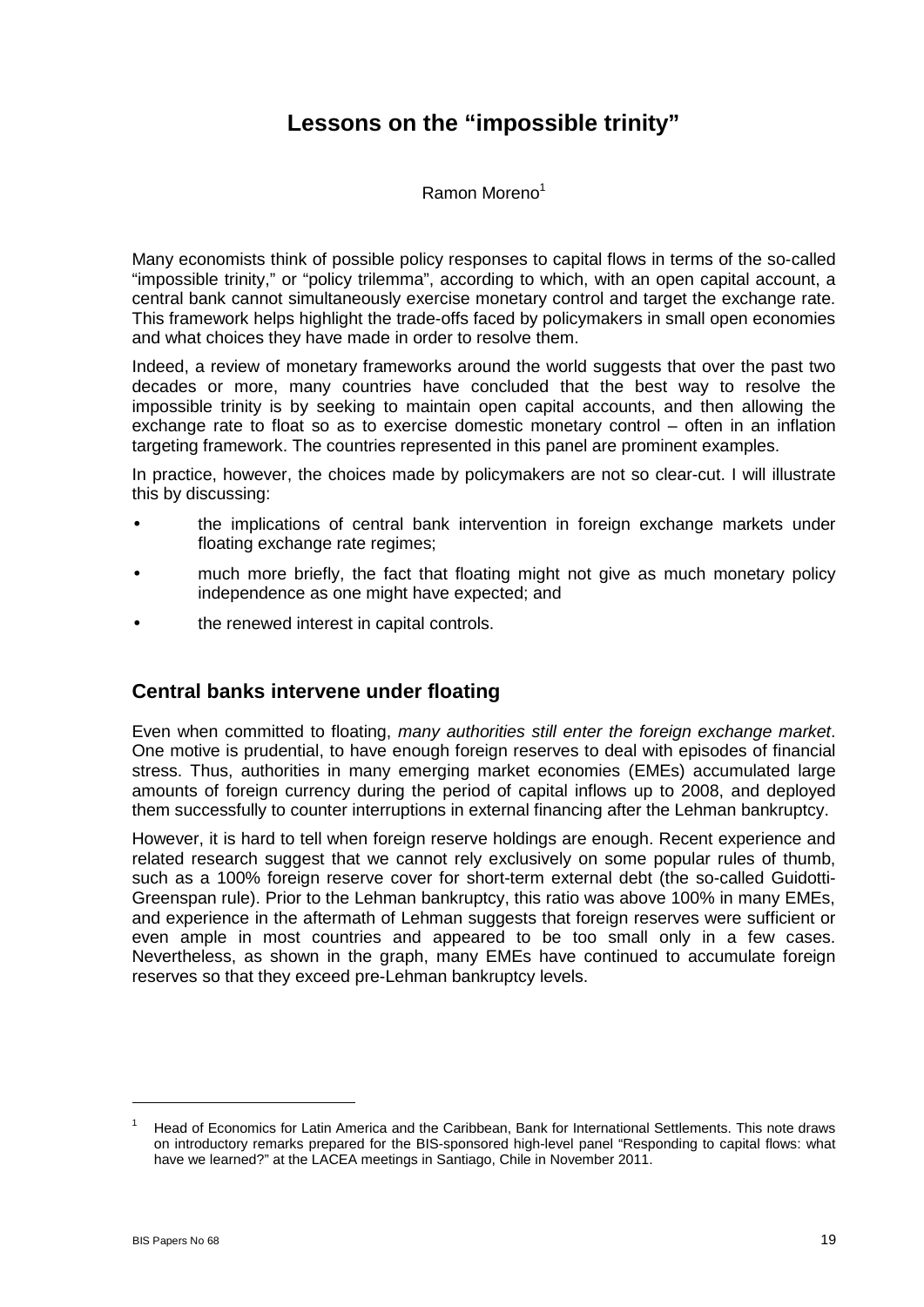

**Foreign reserve accumulation**



Sources: IMF, *International Financial Statistics*; national data.

Why is foreign reserve accumulation continuing, thus ensuring the regular presence of central banks in foreign exchange markets? One explanation is that what may be considered the appropriate level of foreign reserves varies over time, in response to changes in risk aversion or "beauty contest" effects, in which authorities face pressure to raise foreign reserves to match those of their peers or risk costly downgrades in sovereign ratings. Another explanation for continued foreign reserve accumulation is concerns that selfinsurance might be inadequate in the face of a very large global shock. For example, some BIS research suggests that in the aftermath of the Lehman bankruptcy, international policy responses to provide additional US dollar financing were more effective than foreign reserve drawdowns in stabilising markets (Baba and Shim, 2010).

Given the impossible trinity, a pertinent question is whether continuing central bank entry into foreign exchange markets poses risks for monetary control. The following points may be highlighted:

- Central banks in many cases implement their foreign exchange reserve accumulation so as to minimise the impact on exchange rates, for example by preannouncing a fixed schedule for foreign reserve accumulation.
- Some central banks will occasionally intervene in the foreign exchange markets to influence exchange rates in some way, which can lead to a loss of monetary independence, particularly if the goal is to target an exchange rate level. A number of Latin American authorities, however, stress that they do not target an exchange rate level, which could expose them to speculative attacks, but seek to dampen exchange rate volatility, or correct persistent deviations of the exchange rate from some estimated equilibrium.